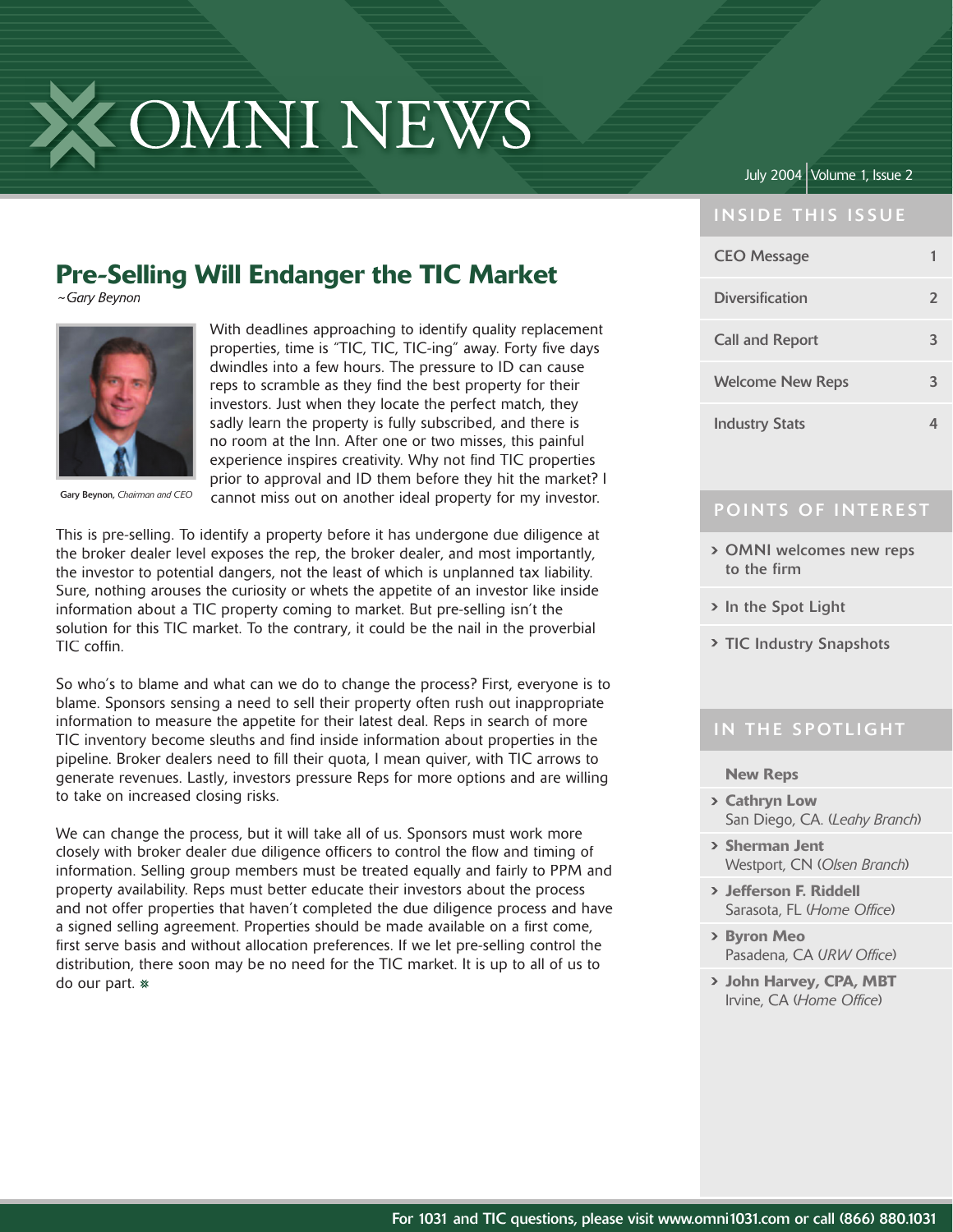# X OMNI NEWS

*Achieving diversifi cation* 

*in tax-deferred exchanges* 

*sense and can be done in* 

makes good financial

*a number of ways.*

## Diversification Driving \$350 Billion of New Demand for Real Estate Securities

*~Mark Quam*

Everyone is talking about the overwhelming demand for taxdeferred real estate exchange products today. However, unless we understand the contributing factors behind this demand, we will not be able to provide appropriate investment alternatives to our clients. As an industry built upon providing tax-deferred real estate investments, it is essential we keep in mind that the replacement property alternatives we recommend will likely become an integral part of our clients' overall investment portfolios.

Mark Quam, *Principal of Dividend Capital*

As we all know, portfolio diversification and proper asset allocation have been the keystone of sound financial planning

for decades. In the past, most advisors have simply looked to stocks, bonds and cash to provide this diversification. The volatile markets of the last few years, however, have led many advisors and their clients to real estate as the proverbial fourth asset class. Investors are taking great strides to become truly diversified as a means of protecting themselves against volatility, and real estate securities are proving to be a critical part of their new and improved financial plans. This is clearly evidenced by a January 2004 UBS Global Equity Research and Gallop study, which indicates the following:

- There is the potential for \$350 billion of new demand for real estate securities
- 46% of investors expect to invest at least some portion of their portfolio in REIT securities by the end of 2004
- Investors over the age of 50 significantly increase their allocation to real estate
- The top 3 factors driving real estate investment among individuals are (1) diversification, (*2*) capital appreciation and (*3*) dividend yield

So how does this affect advisors providing tax-deferred real estate investment alternatives? After all, most individuals seeking to complete 1031 exchanges already have a large portion of their net worth invested in real estate. However, unless they own many properties in a variety of locations with multiple tenants, their real estate diversification—and perhaps their overall portfolio diversification—could be severely limited. To put things into perspective, imagine an investor who had 40% of his or her net worth tied up in IBM stock. Most advisors would consider this poor financial planning. Yet, 1031 exchangers, who hold as much as 40% of their net worth in a single investment property are not unheard of.

Achieving diversification in tax-deferred exchanges makes good financial sense and can be done in a number of ways. A client can invest in multiple replacement properties—perhaps even with multiple sponsors. Additionally, a client can invest in a diversified REIT portfolio utilizing an IRC Section 721 UPREIT exchange. Regardless of the method employed, registered representatives have much to gain by ensuring that their clients' assets are adequately protected and that their investment objectives are met.

*For broker/dealer use only—not for use with the public.*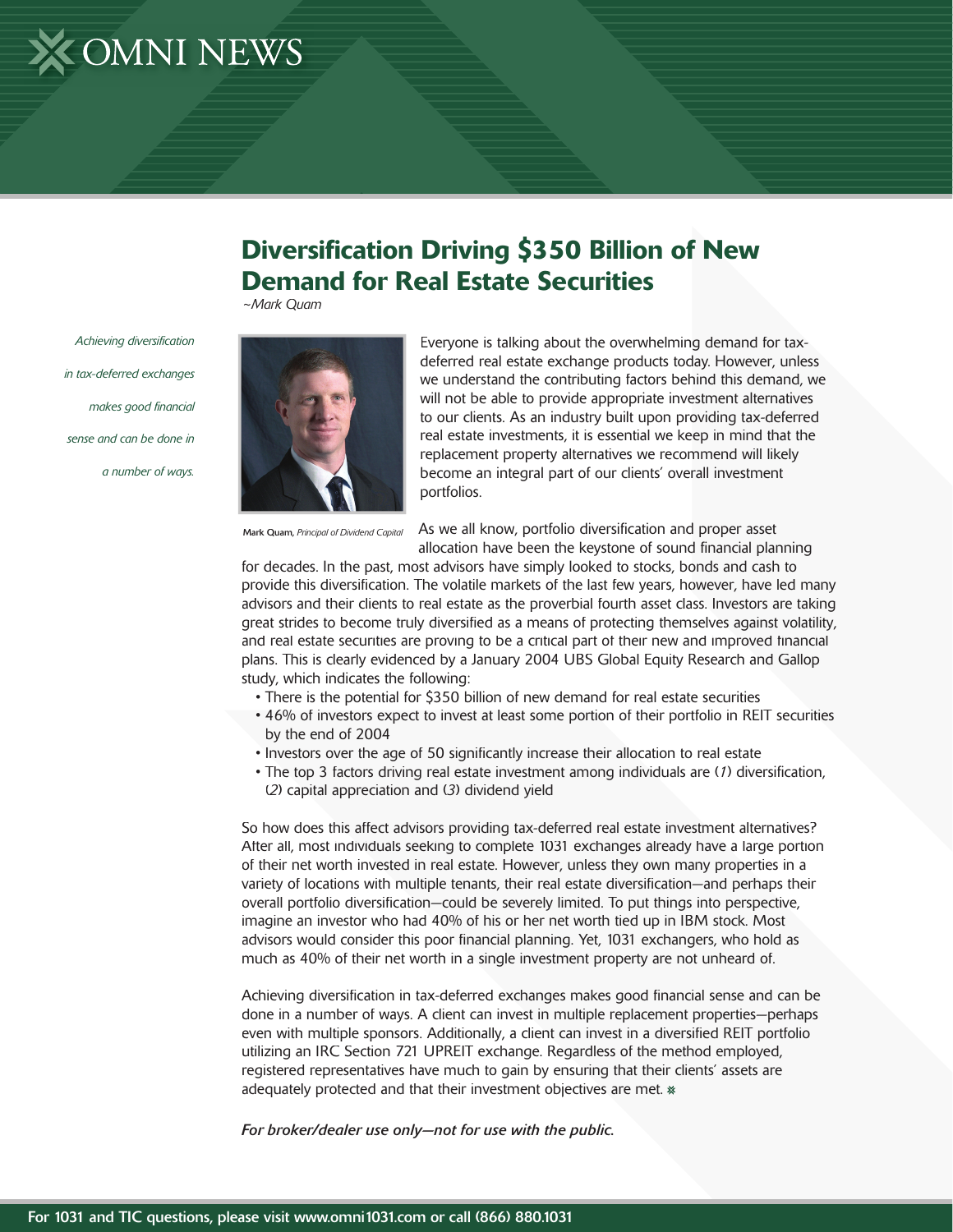

## Call and Report

*~Joe Atkin*



Joe Atkin, *Due Diligence Analyst*

We've made our calls and we are ready to report. Gathering this information is not an easy task but it is important for us to know what is happening in this market. Most of you are probably not surprised to learn that the TIC industry continues to grow, but what about the future? What are the real statistics?

The amount of TIC equity raise in the 2nd Quarter of 2004 increased from \$290.3 MM to \$347.4 MM, a 19.7% increase from 1st Quarter. To date, there has been \$637.7 MM raised, which represents 84.3% of the equity raised in 2003.

Our statistics shows that projections remain optimistic but their margin of error is improving. In the 1st quarter of 2004, the margin of error was 39.4% compared to 36.6% in the 2nd quarter. This is a positive sign; however, the difference remains substantially higher than normal. As a point of interest, the 3rd quarter projection is currently \$749.6 MM. Using a 36% margin of error, we expect actual equity raised to be approximately \$479.7 MM, which is still a 38% increase from the 2nd quarter! Sorry about all of these statistics, this is the "Numbers Nerd" side of me getting excited.

This is a unique time in the real estate market. Investors are becoming more selective. As interest rates begin to rise, cap rates remain low. Finding properties with favorable returns to investors will become more difficult. The situation we are in is much different than last year, where interest rates were dropping and cap rates and returns were increasing. This new trend is difficult to manage and is requiring Sponsors to search harder for better financing and acquisitions. It remains critically important for us to carefully analyze the assumptions, projections, and realities of available properties in order to help clients find sound investments.

We are moving towards market equilibrium. Over the past couple of years, we have seen a large gap between supply and demand; however, this gap appears to be shrinking. With new sponsors entering the market and existing sponsors increasing their production, the supply is finally catching up with demand. This awaited equilibrium will make the TIC industry more secure: bad deals will be rejected, good deals will be demanded, and the TIC industry will be here to stay.  $*$ 

#### July 2004 Volume 1, Issue 2

#### **ACKNOWLEDGMENTS**

OMNI Brokerage consultants and employees are knowledgeable about the 1031 replacement property industry. They have extensive experience in real estate investing and are licensed securities professionals. OMNI is pleased to recognize the following consultants and employees of the firm for their recent accomplishments.

#### Reps passing securities exams

- JR Broadbent *series 24*
- Jesse Thomas *series 24*
- Todd Kinsel *series 24*
- > Andy Papp *series 24*
- Warren Thomas *series 7*
- > Cathryn Low *series 22 & 63*
- > Peter Banos *series 22 & 63*
- > Clifford Price *series 22*

#### **NEW EMPLOYEES**

- David Laga  *Due Diligence Analyst*
- > Trent Broderick *Due Diligence Analyst*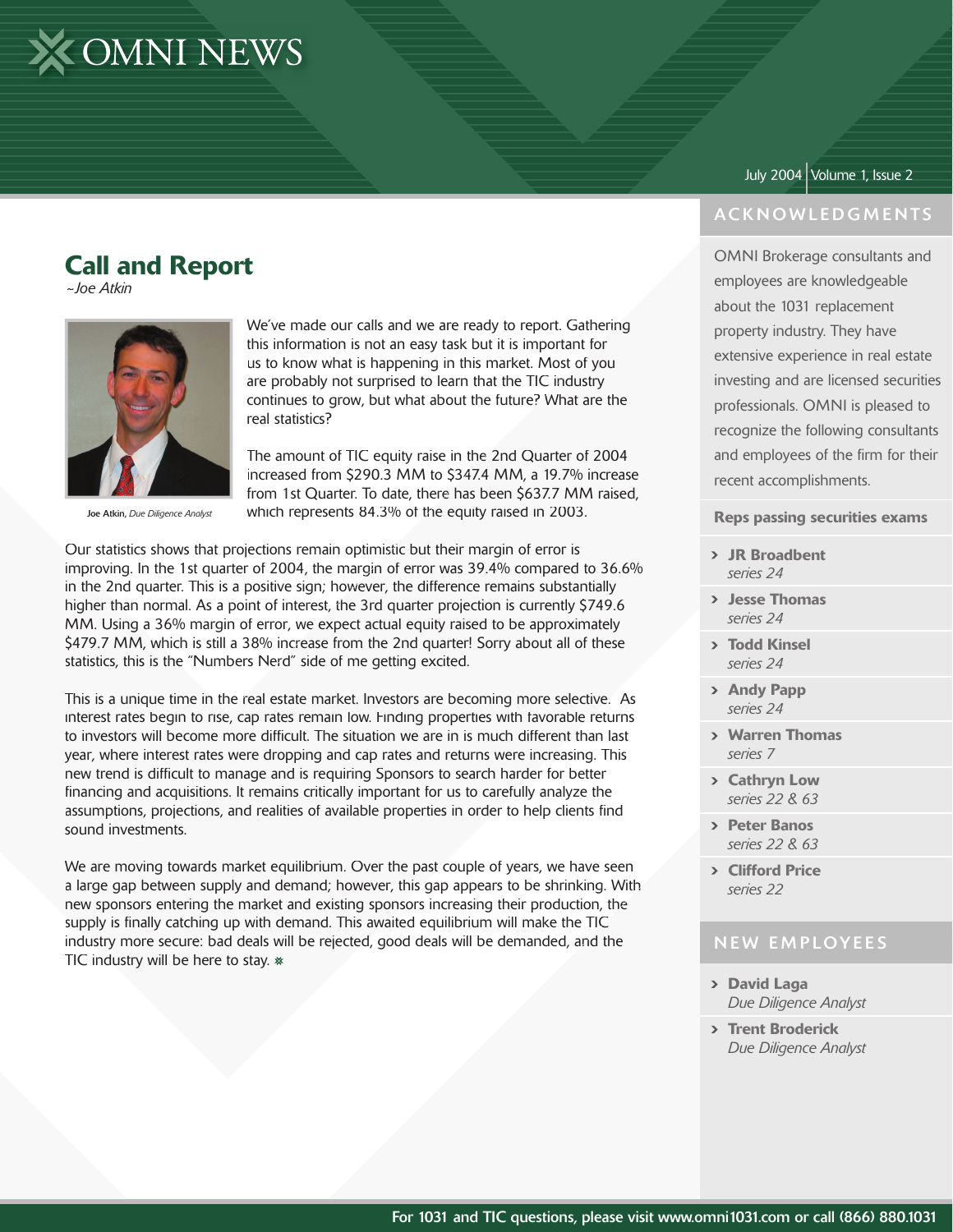# X OMNI NEWS



Snapshot of the TIC industry dated 7/1/04. The equity shown is "pure" TIC equity meaning no LLC monies are included. Equity included in each year is from properties that actually "Closed" in *that year, not properties that were "Fully Subscribed".*

| 2001 Sponsors who<br>did TIC Business | 2002 Sponsors who<br>did TIC Business | 2003 Sponsors who<br>did TIC Business | 2004 Sponsors surveyed   |                             |
|---------------------------------------|---------------------------------------|---------------------------------------|--------------------------|-----------------------------|
| <b>AEI</b>                            | <b>AEI</b>                            | <b>Adler</b>                          | Adler                    | <b>IPA</b>                  |
| American Capital                      | American Capital                      | <b>AEI</b>                            | <b>AEI</b>               | McFarlan                    |
| Argus                                 | Argus                                 | <b>American Capital</b>               | American Capital         | Mammoth                     |
| Colton Co.                            | <b>CB Richard Ellis</b>               | Argus                                 | Argus                    | Meridian                    |
| <b>DBSI</b>                           | Colton Co.                            | Behringer Harvard                     | Ashforth Paradigm        | Passco                      |
| Evergreen                             | <b>DBSI</b>                           | Cabot-Parkway                         | <b>Behringer Harvard</b> | Rainier                     |
| Passco                                | Evergreen                             | <b>CB Richard Ellis</b>               | <b>Blue Rock</b>         | <b>RK Properties</b>        |
| RK Properties, Inc.                   | Hartman                               | Colton Co.                            | Cabot-Parkway            | <b>RM Crowe</b>             |
| <b>Triple Net</b>                     | Inland                                | <b>DBSI</b>                           | Capital Equity Group     | Sagebrush Realty            |
|                                       | <b>McFarlan</b>                       | Evergreen                             | <b>FORT Properties</b>   | SCI                         |
|                                       | Passco                                | Inland                                | Cole                     | <b>Tax Strategies Group</b> |
|                                       | <b>RK Properties</b>                  | <b>McFarlan</b>                       | Colton Co.               | <b>TIC Properties</b>       |
|                                       | <b>US Advisor</b>                     | Passco                                | <b>DBSI</b>              | <b>Triple Net</b>           |
|                                       | <b>Wells</b>                          | <b>RK Properties</b>                  | <b>Dividend Capital</b>  | <b>US Advisor</b>           |
|                                       | <b>Triple Net</b>                     | <b>SCI</b>                            | Evergreen                | <b>Wells</b>                |
|                                       |                                       | <b>Tax Strategies Group</b>           | Gemini                   | <b>Western America</b>      |
|                                       |                                       | <b>TIC Properties</b>                 | Geneva                   |                             |
|                                       |                                       | <b>Triple Net</b>                     | Gibraltar                |                             |
|                                       |                                       | <b>US Advisor</b>                     | Griffin                  |                             |
|                                       |                                       | <b>Wells</b>                          | Hartman                  |                             |
|                                       |                                       |                                       | Inland                   |                             |
|                                       |                                       |                                       |                          |                             |
| <b>TOTAL: 9</b>                       | <b>TOTAL: 15</b>                      | <b>TOTAL: 20</b>                      |                          | <b>TOTAL: 37</b>            |
|                                       |                                       |                                       |                          |                             |

The amount of TIC equity raise in the 2nd Quarter of 2004 increased from \$290.3 MM to \$347.4 MM, a 19.7% increase from 1st Quarter. To date, there has been \$637.7 MM raised, which represents 84.3% of the equity raised in 2003.